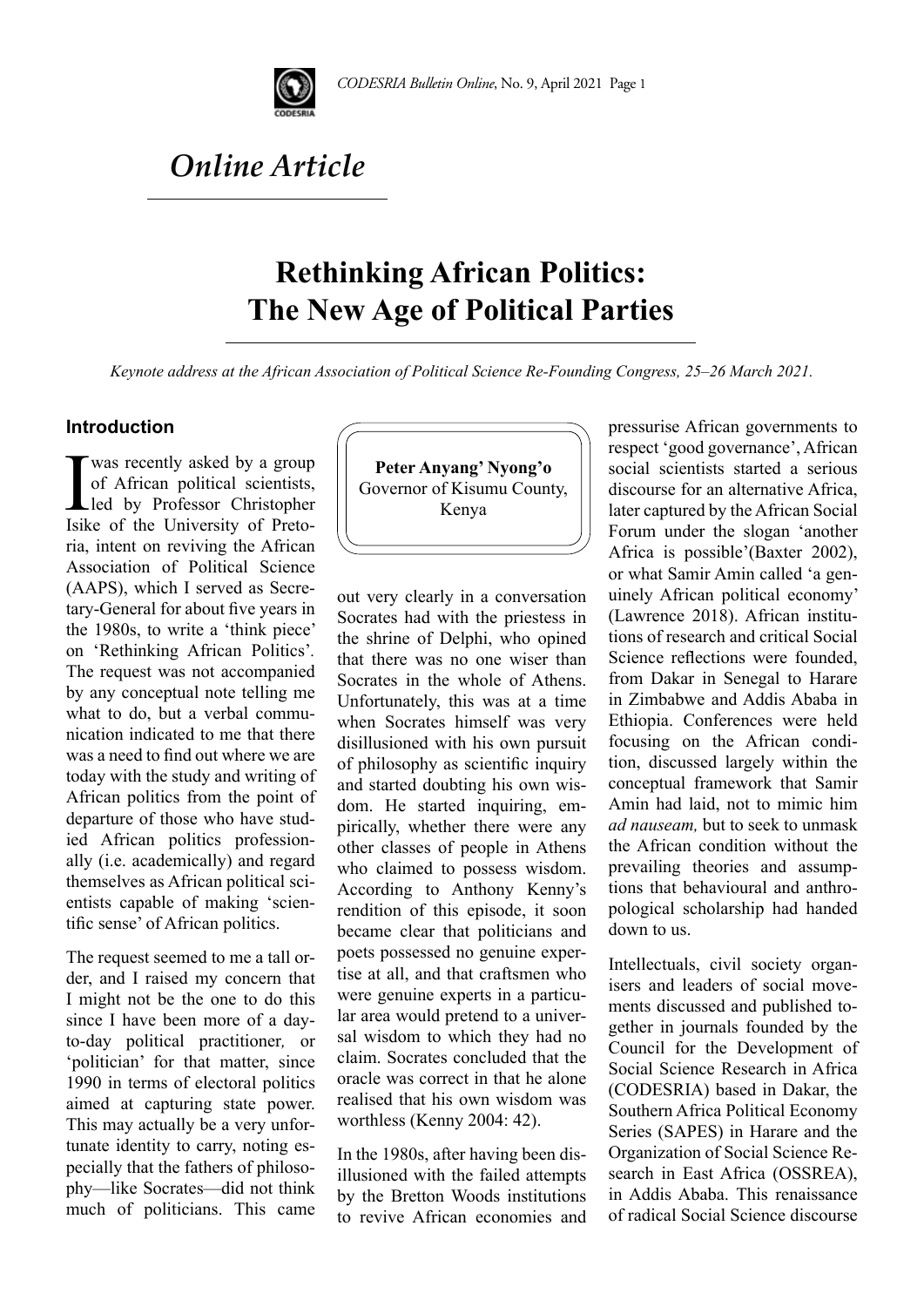and praxis produced various individuals who, in their different political settings, joined political movements and parties to struggle for the coming into being of this alternative Africa, during the last two decades of the twentieth century. I was one such individual.

Unlike Socrates, when I left active academics and research to join politics, I had not come to the conclusion that my own wisdom was worthless, but I realised that I would make better use of this wisdom were I to engage more practically in what we started calling 'the Second Liberation Struggle in Kenya'*.* After all, this was very much in keeping with Karl Marx's Eleventh Thesis on Feuerbach, which noted that 'Philosophers have described the world in various ways; the point, however, is to change it' (Engels [1888] 1976).

Very much in keeping as well with Cornel West's understanding of this 'thesis' in its contemporary context in terms of applying Marxist theories to political and social practice (Fuchs 2021), I decided, as a young idealist, that the time had come to go beyond a Marxist critique of African politics to a Marxist attempt to change the situation for a much more humane future for our people1 —that is, to join the struggle against the post-independence authoritarian regimes in Africa in preference of democratic regimes. Indeed, what distinguishes African politics from 1975 onwards as a period of political defiance is the pronounced involvement of university academics in the daily politics of various African countries, as active party organisers or even as organisers of subversive political movements against authoritarianism and anti-democratic politics (Nyong'o 1987).

## **Origins of the breakdown in democratic politics in Africa**

In an article published in 1989 in *African Affairs,* I argued that the origin of the breakdown of democratic politics in Kenya, and hence the rise of presidential authoritarianism, needs to be traced to the disintegration of the nationalist coalition that ushered in independence in 1963. This could apply to many African countries in various ways. In Kenya, the breakdown occurred in the period 1963 to 1966, and the country has not recovered since (Nyong'o: 1989). My academic interest in authoritarian presidential regimes has persisted, and I do believe that the instability, the fragility, the continuous fractioning and the high tendency towards personalising the leadership of political parties is not simply the outcome, or function, of tribal politics as is popularly narrated (I would hesitate to call it 'explained'). It is more a function of the culture of authoritarian presidential politics that easily survives by weakening political elites so as to institutionalise that authoritarian hegemony. Presidential authoritarianism is antithetical to the institutionalisation of political party politics. Are political parties necessary/essential to the building of a democratic political culture in Africa? Can political parties survive in predominantly authoritarian regimes, particularly of the presidential type, in Africa?

My recent book, *Presidential or Parliamentary Democracy in Kenya? Choices to be Made* (Nyong'o 2019)*,* is a collection of essays I published over time in Kenyan newspapers on this very issue. Faced with a national debate aimed at reviewing our 2010 Constitution, so as to reinforce a democratic political culture, politics of inclusivity and, in short, the nurturing of what Thandika Mkandawire appropriately called a national, democratic and developmental state (Mkandawire 2001), I held the view that the thesis he advanced needs to inform Africa's political praxis in democratic governance, and that this cannot leave out the role of political parties in building any modern democracy, notwithstanding historical, cultural and regional differences. I will advance this thesis in this essay much later.

Suffice to say, however, that for quite a long period after independence, political parties in Africa dominated Political Science research. After all, nationalists who were captains of the independent state rode to power on the back of nationalist political parties. The majority of Political Science literature published in the 1960s and 1970s concentrated on two issues: political parties and public administration; and armies, military coups and the politics of insurrection as military rule and palace coups became the order of the day in Africa (Nyong'o 2002).

## **Democratisation and the re-emergence of multi-party politics**

The fall of the Berlin Wall in 1989 changed Western approaches to African politics and the concerns of African social scientists studying our own African reality. By that time, a good number of African intellectuals had moved into active politics, and they remained there, some even becoming heads of state, such as Amos Sawyer in Liberia (1990–1994). With tremendous Western political and donor interest in promoting and defending democracy and good gover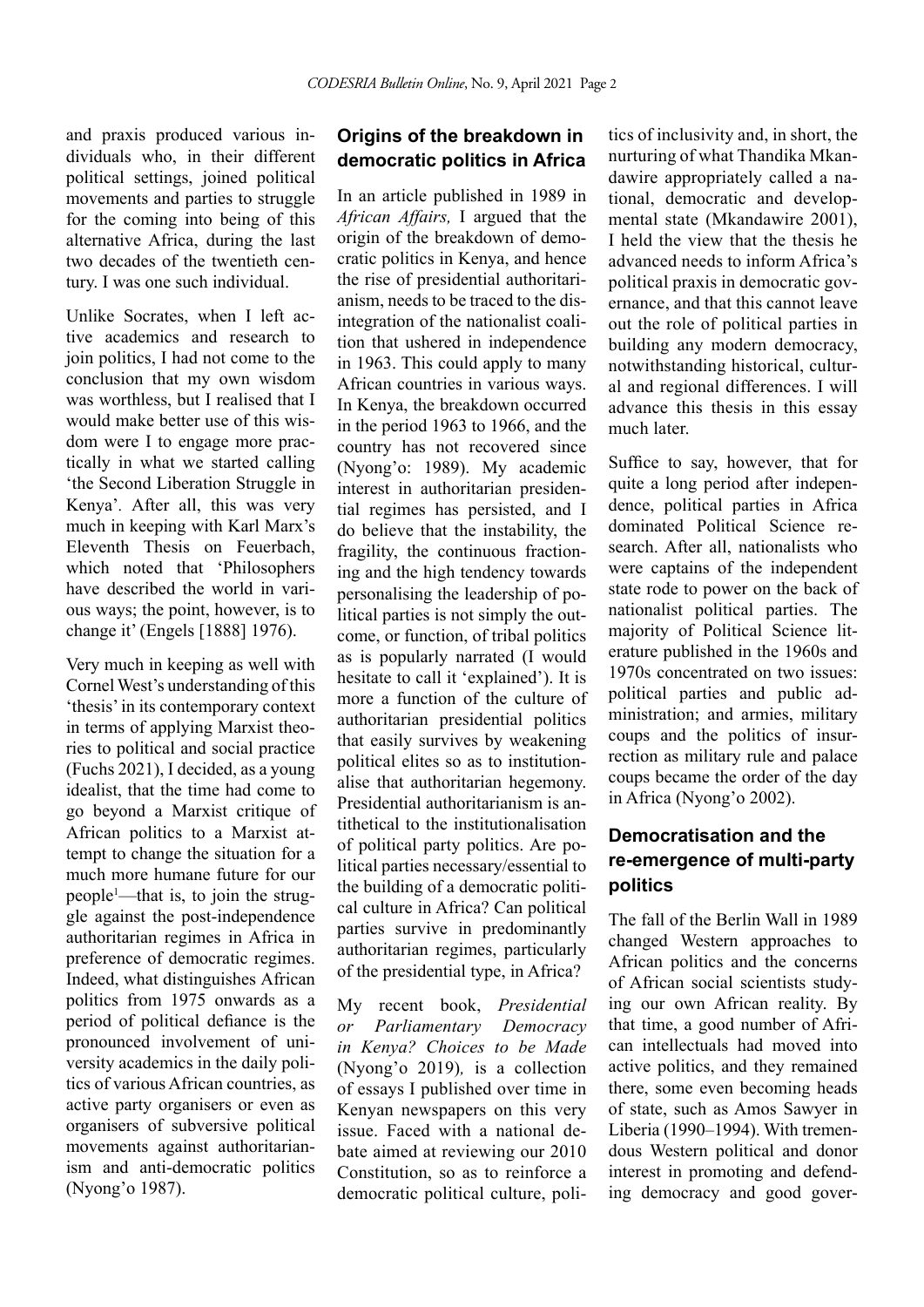nance in Africa, public scholarly discourse seemed to move towards focusing on good governance rather than on democracy as such. At times, the formulation of the problematique was nuanced as 'democratic good governance', without necessarily distinguishing clearly between the three: good governance, democratic governance and democratic good governance.

Why was this 'conceptual conundrum' so prevalent? Quite often it was due to the way the donors defined or 'conceptualised' conditions for foreign aid or the types of Social Science research they were ready to fund. Likewise, support for political parties by Western foundations, or 'institutes of democracy', very often emphasised their aim as 'the promotion of good governance' (as defined by them) and not necessarily as building democracy and democratic political systems.

The Council for the Development of Social Science Research in Africa (CODESRIA), however, sought to depart from this donor/ foreign-aid driven agenda for Social Science research, problem formulation and prescription of the political 'what is to be done in Africa'*.* Hence the shift in focus that I referred to earlier, of Thandika Mkandawire, long-time Executive Secretary of the institution. And that brings us to why studying, thinking about and writing on African politics and African political developments needs to continue focusing not only on democracy and democratisation in the African context, but also on the principal agents for this democracy and democratisation: social movements, political parties and the state.

### **The thesis**

My thesis is very simple. In order to build democracy in Africa, we need political parties that believe in democracy 'in and of itself' as Mkandawire once said (Mkandawire  $1988$ ,<sup>2</sup> and in organising citizens politically to capture state power so as to promote social, economic, political and cultural relations for the greater good of society, quite often couched in terms of democracy, freedom, equity, fairness, social justice and so on. The opposite of these values constitutes what amounts to bad governance, oppression, dictatorship and so on. The processes through which people are persuaded to bestow political or state power on political parties in order to pursue these values are democratic elections*.*

There has always been contention regarding the extent to which elections are or can be democratic in diverse African countries, and even if they were, what measures or indicators would be acceptable as evidence of a democratic election or democratic electoral outcomes. One simple test I have often advocated is that an electoral outcome can be judged as democratic when the winner(s) celebrate(s) victory and the loser(s) accept(s) the outcome as legitimate, in accordance to certain constitutional principles or 'rules of the game', freely consented to before the actual electoral contest.

Modern democracies are largely constitutionally governed. In other words, they are founded on Constitutions that are accepted by the majority of the people through some kind of plebiscite, referendum or convention (see, for example, Sahle 2017). To have a democratic process of producing a democratic government, people (the citizens) must first and foremost struggle over the rules of the game (the Constitution) and accept them either by consensus or through yet another preamble of consensus (through a free and fair vote, or some 'acceptable' choicemaking mechanism) that the majority preference takes precedence over the minority dissent.

After the fall of the Berlin Wall in 1989, Constitutions and Constitution-making became a major arena of political struggle in Africa for building democracy. Overnight, political parties were crafted to discuss Constitutions, agree on them or get them imposed on society by some constellation of politicians, and then form governments through democratic elections in which the party or parties with the majority of votes would win.

## **The majoritarian principle does not always lead to Canaan: Quite often to Nineveh!**

But the majoritarian principle in establishing what is assumed to be democratic governments started being put to the test even as early as the making of the US Constitution in the latter quarter of the eighteenth century. James Madison was sceptical about the majoritarian principle when he pointed out the discrepancy between the assumptions that majority parties in government would serve the public good and their tendency to get consumed in factional fights with little regard to the public good. In Federalist Paper No. 10*,* Madison wrote the following:

> Complaints are everywhere heard from our most considerate and virtuous citizens, equally the friends of public and private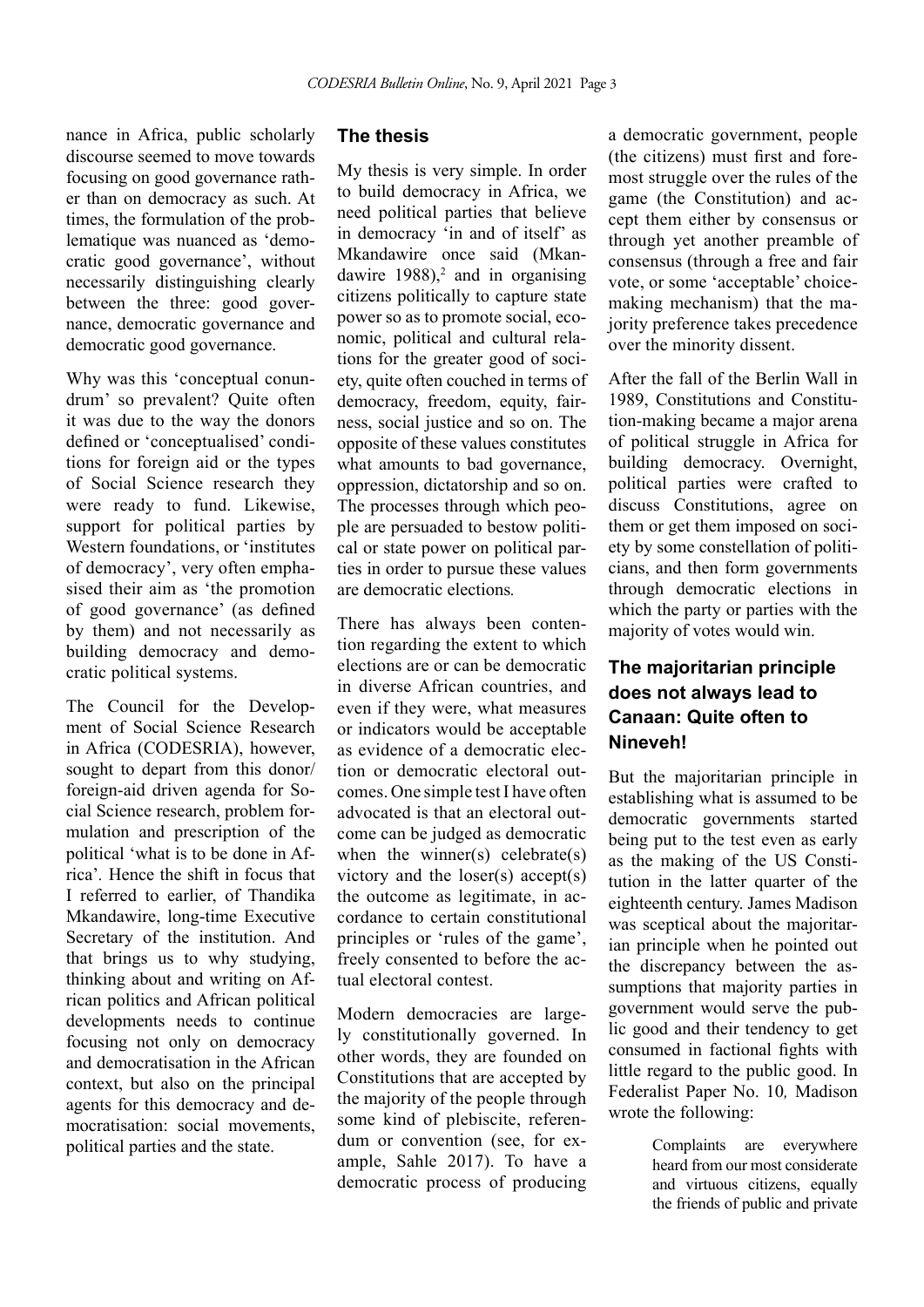faith, and of public and personal liberty, that our governments are too unstable, that the public good is disregarded in the conflicts of rival parties, and that measures are too often decided*,* not according to the rules, or the rights of the minor party, but the superior force of an interested and overwhelming majority. (Madison 1987; Anyang' Nyong'o 2015).

Madison forgot to add that the power of the 'overwhelming majority' can, in certain cases, actually be usurped by an authoritarian presidency. Had Madison lived during the time of Donald Trump, he most likely would have added this particular phenomenon to his observation. We in Africa have had plenty of such usurpations. From Robert Mugabe of Zimbabwe (1980–2017) to Gnassingbe Ayadema of Togo (1967–2005), the list is long.

Hence, notwithstanding many well-written Constitutions in Africa—Kenya's 2010 Constitution being one of them—periodic elections seem not to produce legitimate or stable governments. This is a trend that should not be moaned about, let alone ignored, but properly researched so as to understand its genesis as well as evolution in order to chart some durable path towards the consolidation and institutionalisation of the national democratic and developmental states in Africa.

## **The centrality of political parties**

Despite their disappointing records. weaknesses as institutions, deficiencies in values and goals and the tendency towards what Ali Mazrui called 'the politics of hero worship' (Mazrui 1967), political parties will continue to play a central role in the process of democratisation in Af-

rica, in the role of the state in this process, as well as in development. The myth that development can be left to the so-called private sector is, by its very nature, a myth. The private sector itself needs the state to superintend the rules of the game of succeeding in private sectoring!

Vicky Randall and Lars Svasand (2001), and Giovanni M. Carbone (2007), have proposed useful themes of research that could cover key issues so as to understand the dynamics of African political parties, their weaknesses and potentialities, in promoting and consolidating democracy. Whatever the problems we have with 'the political party' as a key player in the political process in Africa, the party is an entity and a key actor in electoral politics that we can hardly do away with if we are to speak about achieving national democratic and developmental states in Africa today.

But there is a dilemma here. We also observe that very often parties are simply creatures that appear at elections and then disappear, while so-called individual strong men stride the political stage like some colossus. What are given as the background weaknesses of African political parties should not be taken at face value—meaning that there is something missing in Africa as a prerequisite to democratic politics. And this thing is civil society. In other words, a society where economic and social relations are so advanced as a result of capitalist development that the very substance of politics is the struggle of such individuals within their economic categories or social classes. But the question is: must we wait for capitalism to develop before we experience democracy? Not really. Things have never happened like that in history anyway. So we come back to dealing with our reality as it is and to consciously building national democratic and development state*s* with the raw material that we have.

We have people still identifying themselves as men and women, young and old, this or that ethnic community, urban and rural dwellers, elites and masses, the educated and the not so educated, the rich and the poor, majorities and minorities, immigrants and nonimmigrants, black, white and other coloured peoples as well. These are the interest groups affected by the authoritative allocation of values the power that the state guards for itself jealously—that democratic politics will of necessity be preoccupied with when these groups come to the fore in a democratic polity. So we cannot really ignore David Easton's *Systems Analysis of Political Life* (Easton: 1965) if we are to analyse the role that political parties play in building and consolidating democracy in Africa.

If indeed these groups are the concrete people, and concrete identities, whose interests matter in politics, how do political parties give them political space democratically? Even if we were to categorise them as social classes, what then are these classes and how do they struggle in politics? When this question is ignored and political power is used to allocate values in society irrespective of these interests, conflicts follow, political instability becomes rampant and we speak of the failure of the democratic experiment in Africa. It is not the failure of the so-called experiment. It is our failure as the potential agents of building democracy from within, because we understand it. The essential enemy is within us. Those who understand but stand by in the arena of politics are partly the cause of this so-called failure of democracy, not its victims*.*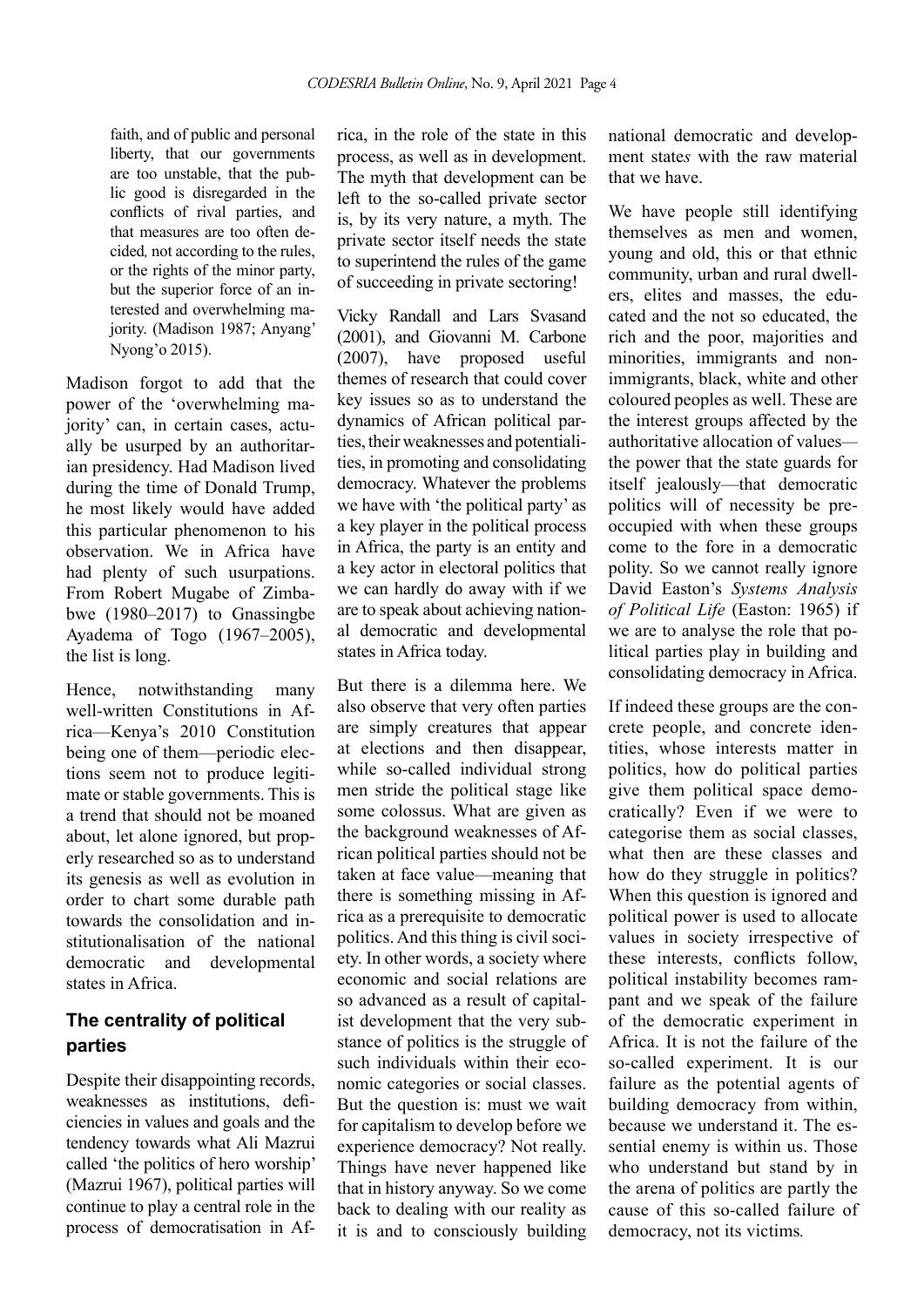As Edmund Burke once observed, 'the only thing necessary for the triumph of evil is for good men to do nothing about it'.3 And in his essay, *Thoughts on the Cause of the Present Discontent (1770),*<sup>4</sup> Burke went on to argue for the importance of good men associating with one another and 'concerting' in their thoughts and actions, especially when faced with a dangerous situation in politics or business. Hence the importance of political parties in building and sustaining democratic polities. 'Whilst men are linked together, they easily and speedily communicate the alarm of any design. They are enabled to fathom it with common counsel, and to oppose it with united strength. Whereas when they lie dispersed, without concert, order or discipline, communication is uncertain, counsel difficult, and resistance impracticable.'

## **Conclusion**

Burke's essay partly quoted above is perhaps the most powerful argument advanced in English political theory as bourgeois political parties were beginning to emerge in England. It is indeed very much akin to Lenin's argument in his political pamphlet *What is to Be Done? Burning Questions of our Movement* (1902), where he argued that the working class in Russia was not going to be able to become political, i.e. promote, achieve and defend their rights simply by fighting economic battles with their employers over wages, working hours and the like. What mattered was to be masters of that instrument that determines and regulates these wages and creates the environment for so-called 'dispute resolution'. And that instrument was the state.

Without dwelling too much on Lenin's theory of the state, or on revolution for that matter, it is im-

portant to note that almost all African nationalist political parties were Leninist in many respects. Kwame Nkrumah's *'*Seek ye first the political kingdom and all these things shall be added unto you' was very much a Leninist dictum. It was not therefore that most nationalist African political parties, once they achieved state power after independence, became highly centrist, advocating the one-party state à la Lenin. It took Julius Nyerere almost all his life in politics to realise that the one-party state was antithetical to democratic politics.

But after three decades of the second epoch of multi-party politics in Africa, there is a need for African political scientists to 'take time off', examine, reflect on and analyse where we have come from, where we might be going and what we have achieved so far in terms of laying the foundation for, and perhaps building, the national democratic and developmental state that Thandika Mkandawire wrote about so extensively as the more preferable alternative for Africa.

A chorus of how bad things are in Africa will not help much. We need to remember Marx's Eighth Thesis on Feuerbach I quoted earlier. Nor should we sing ten Hail Marys to Patrick Chabal and Jean-Pascal Daloz for cynically telling the world, with some tinge of racial paternalism, that 'Africa Works' even though pre-capitalist socioeconomic relations unproductively lead to the misuse and misallocation of resources—local and imported—for development. According to these two gentlemen, this is a version of African development that needs to be recognised in its own right (Chabal and Daloz 1999). 'It is an illusion,' the authors contend, 'to believe that civil society, opposition parties, or exhortations about better governance can undermine the viability of neopatrimonialism. As a system of maintaining power, however antithetical to the public interest, neopatrimonialism works.' So, according to these two gentlemen, Africa works and implicitly should be left to get on with it.

At least the two authors should have read Edmund Burke to realise that 'what is' is not always 'what ought to be'. Granted that neopatrimonialism is a viable interpretation or observation of the politics of 'what is' that the two observed about Africa. But this is not necessarily coterminous with 'what ought to be', which is the material of which political or class struggle is made of regarding the end to which this neopatrimonial state power is used.

As simple African men and women, and 'in the context of our time' as Amilcar Cabral put it, we should always remember that our people are not fighting for ideas, for the things in anyone's head. They are fighting to win material benefits, to live better and in peace, to see their lives go forward, to guarantee the future of their children…'. Were we to follow Chabal and Daloz, being content that 'Africa works' today, I am a thousand times certain that we would disappoint our people as African political scientists.

Amilcar Cabral goes on to add: 'Hide nothing from the masses of our people. Tell no lies. Expose lies whenever they are told. Mask no difficulties, mistakes, failures. Claim no easy victories' (Cabral 1969). This, indeed, is what our task is as political scientists studying the African condition today and advocating certain changes in the context of our time that will help our people live better in national, democratic and developmental states in Africa.